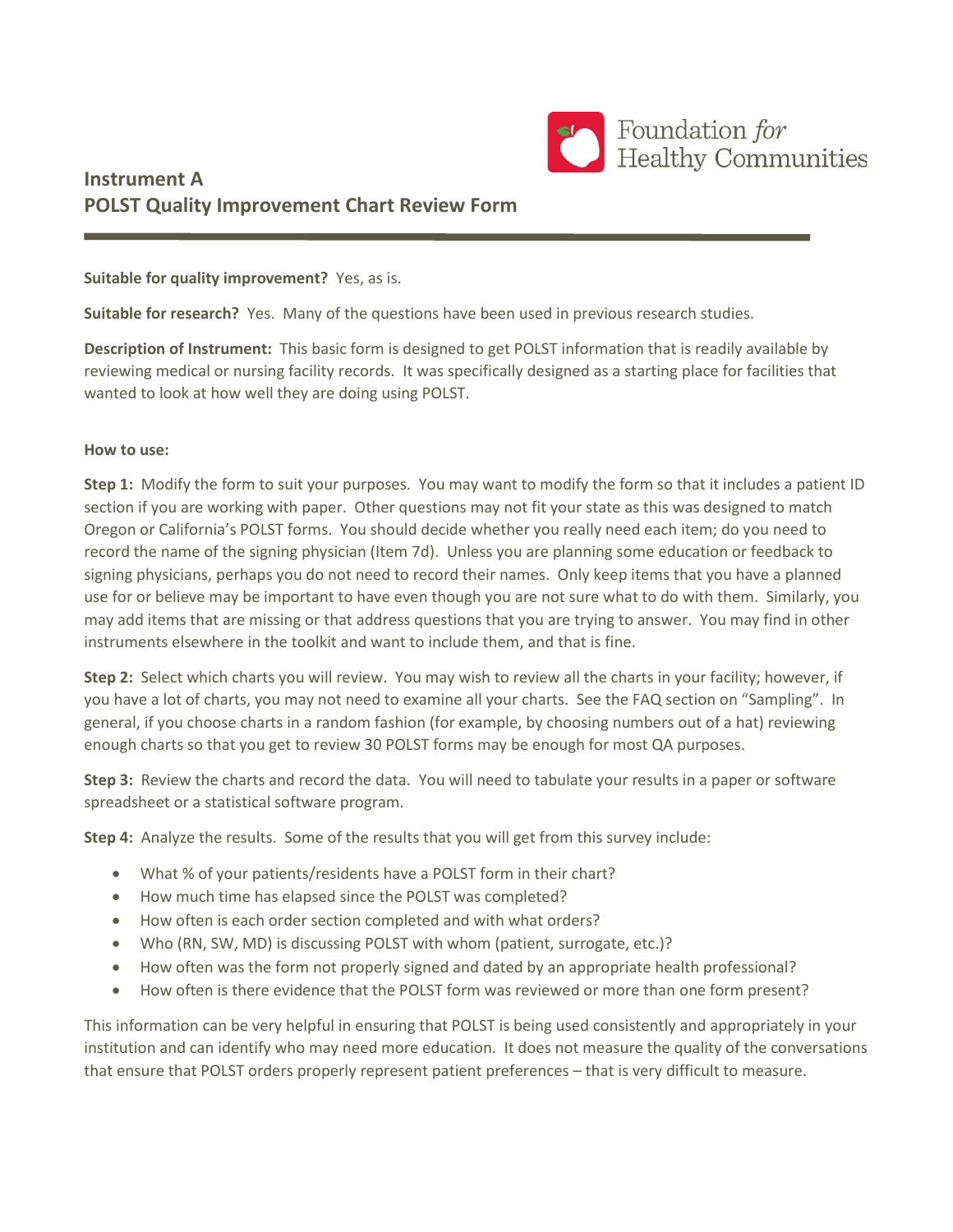# **Table of Contents:**

*Attention: If you use this form, please acknowledge Susan Hickman, PhD - [hickman@iupui.edu](mailto:hickman@iupui.edu)* 

## **POLST QUALITY IMPROVEMENT: CHART REVIEW**

| <b>Presence of POLST form:</b>                                                                |  |  |  |
|-----------------------------------------------------------------------------------------------|--|--|--|
| 1. Is a POLST form present? _____ No ______ Yes (go to question 2)                            |  |  |  |
| If no, why not? New admission? Resident refused? Unknown Other                                |  |  |  |
|                                                                                               |  |  |  |
|                                                                                               |  |  |  |
| 2. POLST form description:                                                                    |  |  |  |
| a. Number: Is there more than one POLST form present? ______No ______Yes If yes, why? _______ |  |  |  |
| BASE REST OF RESPONSES ON MOST RECENT FORM IN CHART                                           |  |  |  |
| If No, why not? _____ New Admission? _____ Resident Refused? _____ Unknown _____ Other        |  |  |  |
| IF NO POLST, PROCEED TO NEXT CHART                                                            |  |  |  |
| b. Format: Original Pink Form Photocopy Fax Other                                             |  |  |  |
| c. Version: _____California _____Oregon _____Other______________________________              |  |  |  |
| d. Location: ____Front of Chart ____Protective Sleeve ____MD Orders ____Special AD Section    |  |  |  |
| e. Length of time to POLST completion: Date of Admission:                                     |  |  |  |
| Date POLST form signed by patient/surrogate: ___________________________________              |  |  |  |
|                                                                                               |  |  |  |
|                                                                                               |  |  |  |
| 3. Section A- Resuscitation orders:                                                           |  |  |  |
|                                                                                               |  |  |  |
| a. Is a resuscitation order marked? No No Nes                                                 |  |  |  |
| If yes, what is marked? _______ Resuscitate ______ Do Not Resuscitate                         |  |  |  |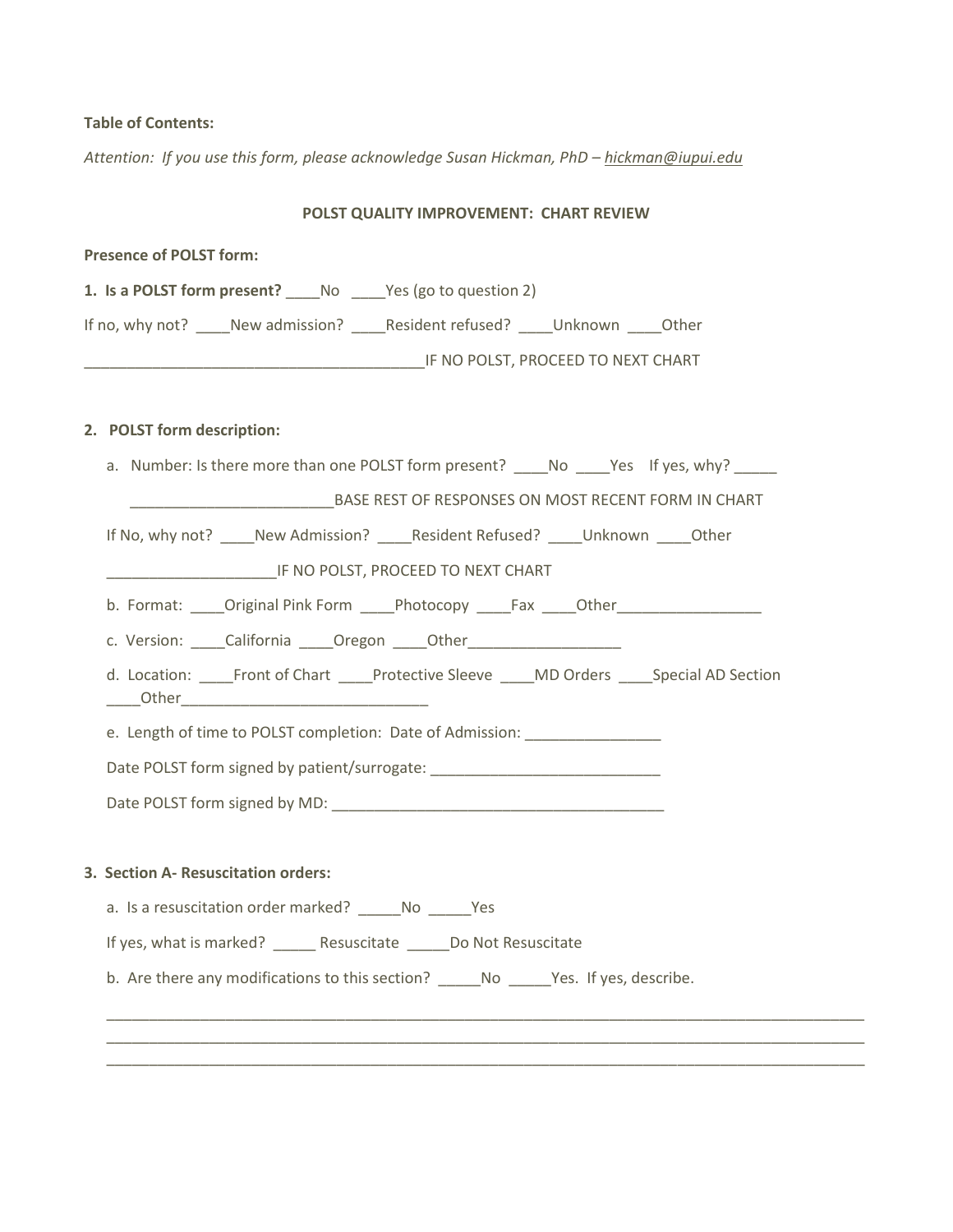### **4. Section B – Medical Interventions:**

| a. Is a Medical Order marked? ______No ______Yes If yes, what is marked? ______Comfort Measures Only<br>Limited Additional Interventions _____Full Treatment                        |
|-------------------------------------------------------------------------------------------------------------------------------------------------------------------------------------|
| b. Are other instructions provided about Medical Interventions? No Nes                                                                                                              |
|                                                                                                                                                                                     |
| c. Are there any modifications to the Medical Interventions orders? No Nes                                                                                                          |
|                                                                                                                                                                                     |
| 5. Section C - Antibiotics:                                                                                                                                                         |
| a. Is an Antibiotics order marked? ______No ______Yes If yes, what is marked? _____No Antibiotics<br>______Determine use or limitation when infection occurs _______Use antibiotics |
| b. Are other instructions provided about Antibiotics? ______ No ______ Yes                                                                                                          |
|                                                                                                                                                                                     |
| c. Are there any modifications to the Antibiotics orders? No Messenger 20                                                                                                           |
|                                                                                                                                                                                     |
|                                                                                                                                                                                     |
| 6. Section D - Artificially Administered Nutrition:                                                                                                                                 |
| a. Is an Artificial Nutrition order marked? ______ No ______ Yes                                                                                                                    |
| If yes, what is marked? _______No artificial nutrition by tube ______Defined trial period of artificial nutrition<br>Long-term artificial nutrition                                 |
| b. Are other instructions provided about Artificially Administered Nutrition? _____ No _____ Yes                                                                                    |
|                                                                                                                                                                                     |
| c. Are there any modifications to the Artificially Administered Nutrition orders? ______ No ______ Yes                                                                              |
|                                                                                                                                                                                     |
|                                                                                                                                                                                     |
| 7. Summary of Medical Condition and Signature:                                                                                                                                      |
| a. Discussed with: _____Patient/resident _____Health care representative _____Court-Appointed guardian                                                                              |
| b. Summary of Medical Condition: _______Patient wishes ________Specific medical diagnosis _______Physician                                                                          |

orders \_\_\_\_\_Vague medical information \_\_\_\_\_\_Blank \_\_\_\_\_\_Other\_\_\_\_\_\_\_\_\_\_\_\_\_